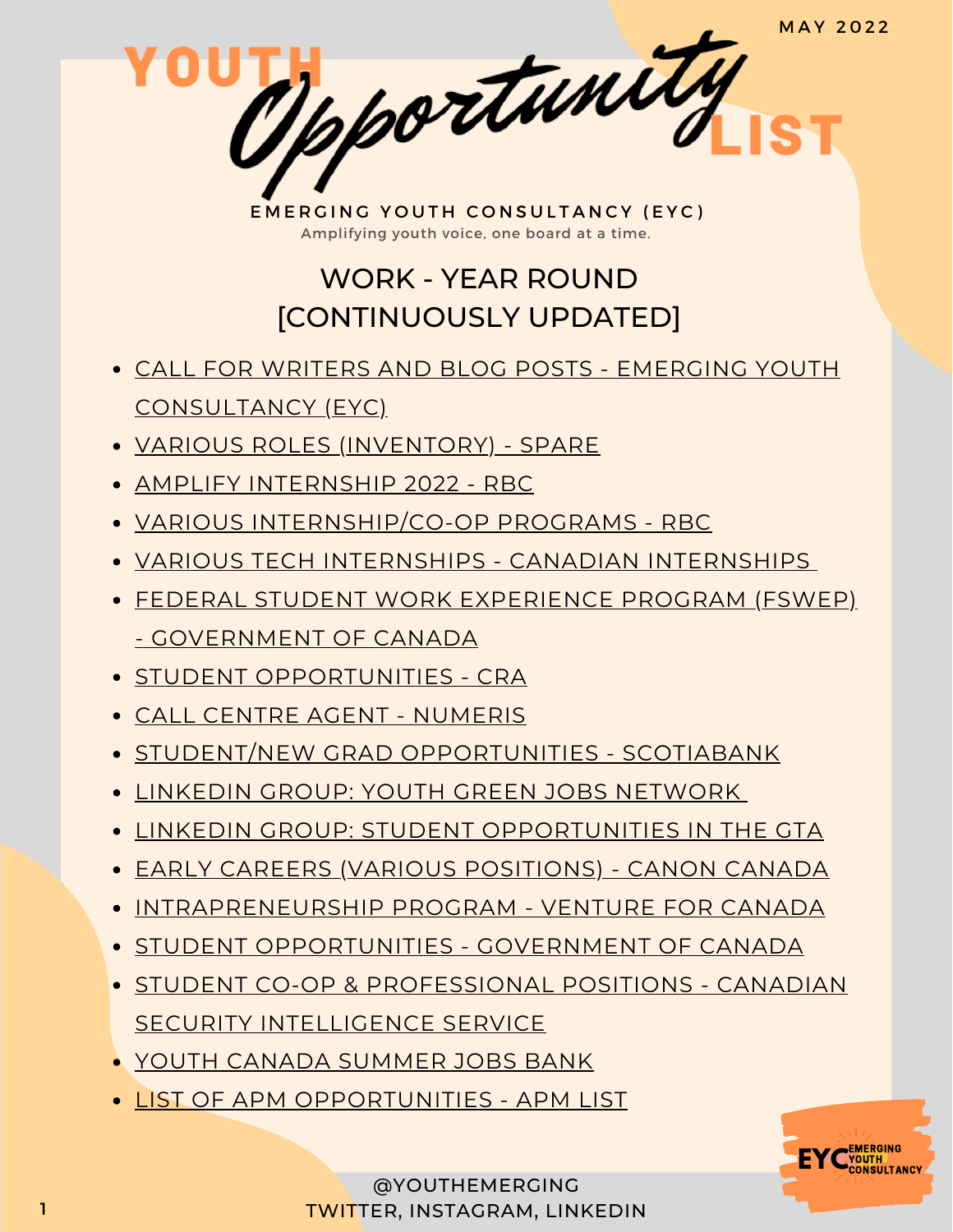EMERGING YOUTH CONSULTANCY (EYC) Amplifying youth voice, one board at a time.

pportunity

## WORK - NEW THIS MONTH

- YOUTH [POSITIONS](https://www.options.bc.ca/careers-youth#adventure) OPTIONS BC [COMMUNITY](https://www.options.bc.ca/careers-youth#adventure) SERVICES (BC, ONGOING)
- BILINGUAL SUPPORT [SPECIALIST](https://www.linkedin.com/jobs/view/2857854242) INKBLOT THERAPY (REMOTE, ONGOING)
- MEAL [EXCHANGE](https://www.mealexchange.com/opportunities) VARIOUS POSITIONS (HIRING 13 POSITIONS!)
- PRODUCT & MARKETING INTERN INOKI [BATHHOUSE](https://inokibathhouse.com/pages/careers) (TORONTO ON, ROLLING BASIS)
- YWCA HAMILTON VARIOUS [POSITIONS](https://ywcahamilton.easyapply.co/) (HAMILTON)
- [OPERATIONS](https://www.linkedin.com/jobs/view/3051482789) AND GROWTH ASSOCIATE SKILLFUL (CANADA, REMOTE)
- OXFAM CANADA VARIOUS [POSITIONS](https://www.oxfam.ca/who-we-are/our-people/careers/) (OTTAWA)
- EAGLE CANADA SUMMER JOBS VARIOUS [POSITIONS](https://egale.ca/canada-summer-jobs/) (UNTIL FILLED)
- WEALTHSIMPLE [INTERNSHIPS/CO-OPS](https://jobs.lever.co/wealthsimple?commitment=Intern)
- SHOPIFY [INTERNSHIPS](https://internships.shopify.com/)
- COMMUNITY RESEARCH ASSISTANTS [WISDOM2ACTION](https://www.wisdom2action.org/hiring/) (MAY 13)
- VARIOUS POSITIONS (PROGRAM [COORDINATORS,](https://www.youthclimatelab.org/join-the-team) PARTNERSHIP & DEVELOPMENT, FINANCE & OPERATIONS) - YOUTH CLIMATE LAB (REMOTE CANADA, CLOSING MAY 15)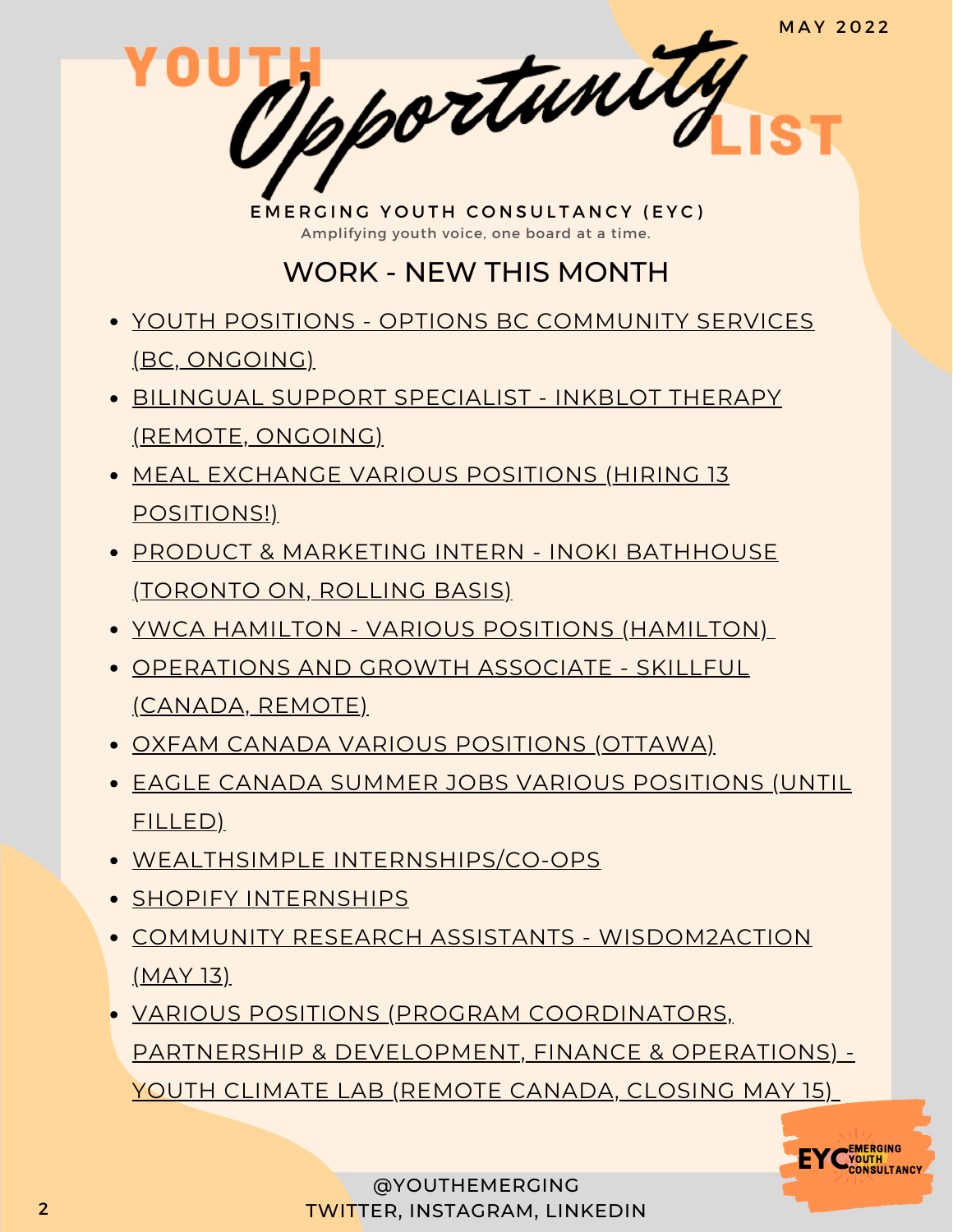Mpportunity EMERGING YOUTH CONSULTANCY (EYC) Amplifying youth voice, one board at a time. YOUTH [CLIMATE](https://www.youthclimatelab.org/join-the-team) LAB (REMOTE CANADA, CLOSING MAY 15) P&G [INTERNSHIPS](https://www.linkedin.com/posts/amaryllisjones_looking-for-a-work-term-from-september-activity-6924909239140278272-uczi?utm_source=linkedin_share&utm_medium=member_desktop_web) VARIOUS POSITIONS (SALES, BRAND, IT, SUPPLY) (MAY 15)

- DATA AND RESEARCH ANALYST [YOUTHLINK](https://youthlink.ca/join-us/employment/data-and-research-analyst-job-posting-1266/) (MAY 17)
- [ASSISTANT](https://www.actioncanadashr.org/news/2022-05-09-were-hiring-assistant-site-builder-canada-summer-jobs-program) SITE BUILDER ACTION CANADA FOR SEXUAL HEALTH & RIGHTS (REMOTE, MAY 19)
- SUMMER INTERNSHIPS RIGHT TO PLAY VARIOUS POSITIONS (HR, FUNDRAISING, [COMMUNICATIONS\)](https://righttoplay.ca/en-ca/national-offices/national-office-canada/careers/?type=global#listings) (TORONTO, MAY 17/20)
- CITYHIVE [VANCOUVER](https://www.linkedin.com/posts/cityhive-vancouver_apply-now-for-our-5-canada-summer-jobs-activity-6928101052202303488-eBmh?utm_source=linkedin_share&utm_medium=member_desktop_web) -VARIOUS POSITIONS (MAY 23)
- [OPERATIONS](https://pekoproduce.notion.site/Peko-Produce-Job-Board-adfa3bc6383945fd80a22667fabf801a?p=596b394999f24a598ed8c52182327dd3) SUPERVISOR PEKO PRODUCE (VANCOUVER BC, MAY 27)
- [EDUCATION](https://www.linkedin.com/jobs/view/3062739133) RESOURCE OFFICER WE WORTHY WOMEN (NOVA SCOTIA, MAY 27)
- [HEALTHCARE](https://emploisfp-psjobs.cfp-psc.gc.ca/psrs-srfp/applicant/page1800?toggleLanguage=en&poster=1646902) WORKERS COVID-19 SURGE SUPPORT GC JOBS (ACROSS CANADA, CLOSING JUNE 1ST)

### VOLUNTEER

- BRAND [AMBASSADORS](https://pekoproduce.notion.site/Peko-Produce-Job-Board-adfa3bc6383945fd80a22667fabf801a?p=bd3d57de09b24702a9e22b7f1c16fc2a) PEKO PRODUCE (VANCOUVER BC, ONGOING)
- GREEN SPACE FESTIVAL [VOLUNTEER](http://the519.org/Volunteer) THE 519 (JUNE 23-26, TORONTO)



@YOUTHEMERGING 3 TWITTER, INSTAGRAM, LINKEDIN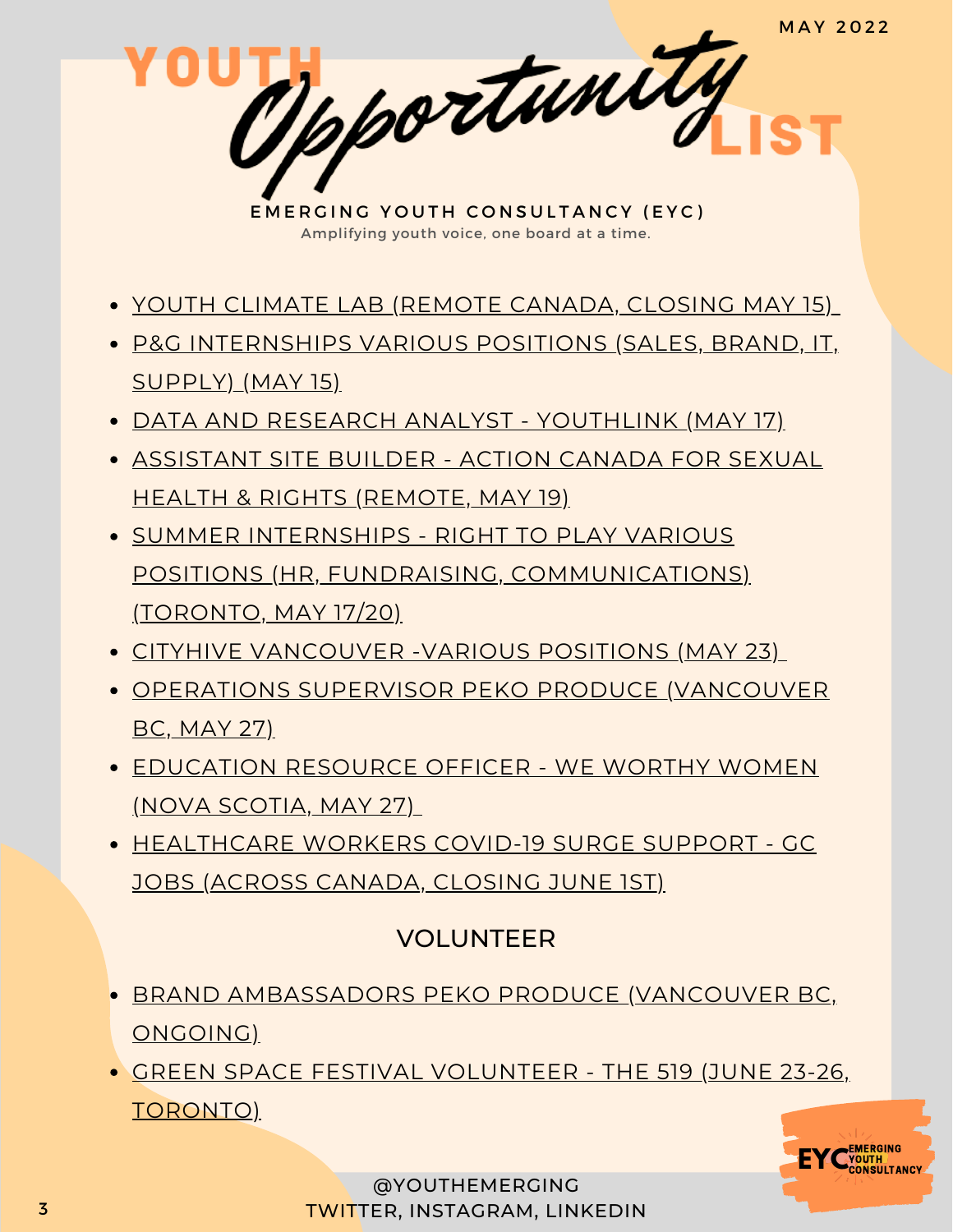EMERGING YOUTH CONSULTANCY (EYC) Amplifying youth voice, one board at a time.

pportunity

- RISE [AMBASSADOR](https://www.apathyisboring.com/joinrise) APATHY IS BORING (CANADA, MAY 16)
- THE POLICY CORNER YPA [VOLUNTEERS](https://www.ypapolicycorner.org/join-us) (ASSOCIATED ROLES)
- MENTOR & TECHNICAL ADVISOR RECRUITMENT YOUTH CHALLENGE [INTERNATIONAL](https://www.yci.org/InnovateMYFuture/Climate-Leader-call-for-mentors/)
- OVERNIGHT CRISIS [RESPONDER](https://kidshelpphone.ca/get-involved/participate/call-volunteers-crisis-text-line) KIDS HELP PHONE
- INDIGENOUS [ENGAGEMENT](https://kidshelpphone.ca/get-involved/first-nations-inuit-and-metis/volunteer-for-our-indigenous-engagement-program/) PROGRAM VOLUNTEER KIDS HELP PHONE
- VARIOUS [VOLUNTEER](https://oncanadaproject.ca/volunteer) ROLES THE ON CANADA PROJECT
- GENERAL VOLUNTEER [MENSTRUATION](https://docs.google.com/forms/d/e/1FAIpQLSe-ORQRxArU5ZwQWT3JfGEjRtyUwanp5p64UPHwK1nL5Pz__w/viewform) REDEFINED
- [VOLUNTEER](https://resultscanada.ca/#sign-up/) RESULTS CANADA
- URBAN HEALTH [WORKING](https://www.linkedin.com/posts/shahithya_youth-health-advocacy-activity-6862529000045199360-NZul/) GROUP TORONTO YOUTH **CABINET**
- YOUNG CANADIAN [ROUNDTABLE](https://docs.google.com/forms/d/e/1FAIpQLSc88LBd5fPoBXv-1-EerpfIAXvfwDaHEYhsvfPGckg67xrW6g/viewform) ON HEALTH APPLICATION

RESEARCH, COMPETITIONS, AND EVENTS

- GOOGLE CODING [COMPETITIONS](https://codingcompetitions.withgoogle.com/)
- TOHACKS 24-HOUR HYBRID [HACKATHO](https://www.linkedin.com/posts/tohacks_team-tech-recruitment-activity-6919298661348753408-7aXX?utm_source=linkedin_share&utm_medium=member_desktop_web)N (TORONTO ON, CLOSING MAY 23)
- **RBC [SUMMER](https://jobs.rbc.com/ca/en/code-crunch) CODE CRUNCH (APPS ACCEPTED UNTIL MAY** 15)

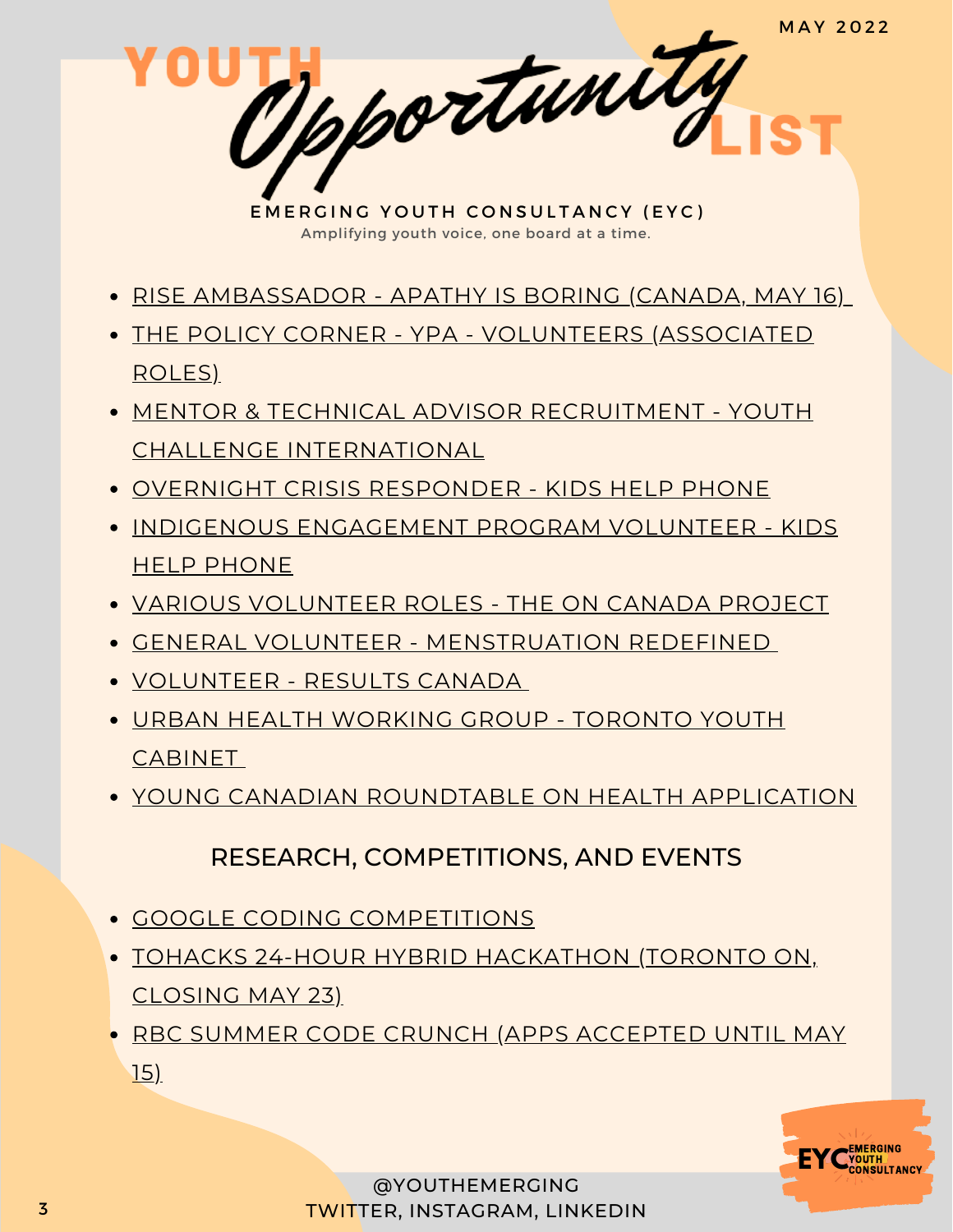EMERGING YOUTH CONSULTANCY (EYC) Amplifying youth voice, one board at a time.

pportunity

#### PROFESSIONAL DEVELOPMENT & SKILL BUILDING

ARE YOU A YOUTH 18-29 LOOKING FOR EMPLOYMENT? HOW DOES GETTING PAID \$150 TO LEARN RESUME + COVER LETTER WRITING. IN TERVIEW, PERSONAL BRANDING, AND LINKEDIN SKILLS SOUND?

SIGN UP FOR IDRF'S GET JOB READY PROGRA[M](https://idrf.ca/project/getjobready/) HERE

- WOMEN IN TECH LEARN CODE [\(ALBERTA/TORONTO\)](https://idrf.ca/project/women-in-tech/)
- ADAPT (ADVANCED DIGITAL AND [PROFESSIONAL](https://www.ryerson.ca/adapt/Applicants/adapt-for-newcomers/) TRAINING)
- CODING [TRAINING](https://www.comit.org/students?_ga=2.204323856.1034149481.1642111726-1913408940.1642111726) COMI[T](https://www.comit.org/students?_ga=2.204323856.1034149481.1642111726-1913408940.1642111726)
- CENTERING BLACK YOUTH [WELLBEING](https://youthrex.com/abr-certificate/) YOUTHREX
- YOUTH SUPPORT [SERVICES](https://achev.ca/services/youth/) ACHEV
- EARLY CAREER [CONNECTIONS](https://summit.powertofly.com/) AND MID CAREER PIVOTS POWER TO FLY SUMMIT
- **STUDENT INTERNSHIPS AND PROJECTS [BRIDGESPACE](https://bridgespace.io/)**
- BLACK ACHIEVERS [MENTORSHIP](https://ymcagta.org/youth-programs/Black-Achievers-Mentorship-Program) PROGRAM (MENTEE) YMCA
- [FACILITATOR](https://docs.google.com/forms/d/e/1FAIpQLSe1fDhYODRagameDOKsf4_FfWns-yNAQEeNTHWK5Pn7XxHuog/viewform) TRAINING PROGRAM UPSTARTED
- CANON FUTURES [INTERNSHIP](https://www.canonfutures.ca/) CANON CANADA
- PRO BONO TECH [CONSULTING](https://techconsultingcommunity.com/pro-bono-tech-consulting/) PROGRAM TECH CONSULTING COMMUNITY



@YOUTHEMERGING TWITTER, INSTAGRAM, LINKEDIN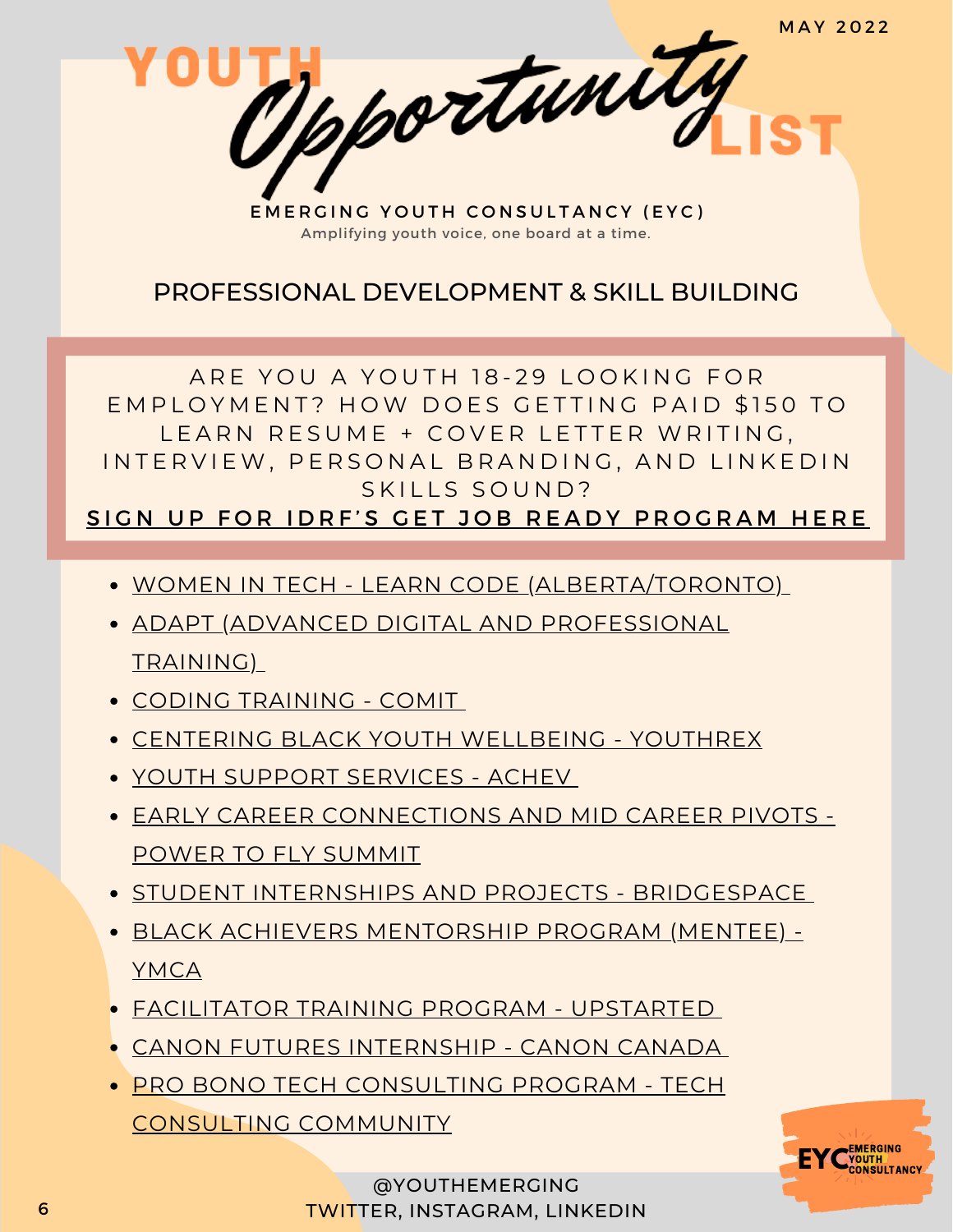EMERGING YOUTH CONSULTANCY (EYC) Amplifying youth voice, one board at a time.

pportunity

- TECH TRAINING [PROGRAMS](https://www.joincolab.io/#Program-Tracks) CO.LAB I YOU BELONG IN **TECH**
- TECH/IT SKILLS TRAINING [PROGRAMS](https://npowercanada.ca/) NPOWER CANADA
- ELEVATE TALENT PROGRAM TORONTO CENTRE FOR LEARNING AND [DEVELOPMENT](https://www.tccld.org/programs/elevatetalent/)
- R FOR DATA [SCIENCE](https://r4ds.had.co.nz/)
- **[INDIGENOUS](https://elearning.cancercare.on.ca/course/view.php?id=101) CULTURAL SAFETY COURSE CANCER CARE** ONTARIO
- COGNIZANT [RETURNSHIP](https://careers.cognizant.com/global/en/cognizant-returnship-program) PROGRAM COGNIZANT
- XTREME TALENT [ACCELERATOR](https://www.investottawa.ca/xtreme-talent-accelerator/?utm_source=LinkedIn&utm_medium=Paid%20Ads&utm_campaign=XTAP%20Paid%20Ads&li_fat_id=f24b5ec5-db43-4428-88f9-92b5a2d0c0dc) INVEST OTTAWA
- MARKETING [RESOURCES](https://acadium.com/) ACADIUM
- YOUTH CLIMATE LEADERSHIP PROGRAM YOUTH CHALLENGE [INTERNATIONAL](https://www.yci.org/innovatemyfuture/youth-climate-leadership/)
- THE [KNOWLEDGE](https://tks.world/program/) SOCIETY
- **INDIGENOUS SKILLS AND [EMPLOYMENT](https://www.nwac.ca/iset/) TRAINING NATIVE** WOMEN'S ASSOCIATION OF CANADA
- MCGILL X RBC FUTURE LAUNCH [PERSONAL](https://learn.mcgillpersonalfinance.com/account/login/) FINANCE COURSE
- FOCUS FORWARD FOR INDIGENOUS YOUTH: [EMPLOYMENT](https://docs.google.com/forms/d/e/1FAIpQLSfRCREo2hIabn1L271SDl0wPRkApB5N12_6bON-DnyYu8lGEg/viewform) 101 & RESUME BUILDING - FOCUS FORWARD FLY
- HIGH SCHOOL [AMBASSADOR](https://www.cpaontario.ca/become-a-cpa/why-cpa/high-school-ambassador-program) PROGRAM CPA ONTARIO
- **[QUALITATIVE](https://www.linkedin.com/posts/drphilipadu_qualitative-data-coding-workshop-activity-6819644783024230400-d0mU/) CODING RESOURCE**
- MENTORSHIP [OPPORTUNITIES](https://www.instagram.com/brew_ca/) BREW